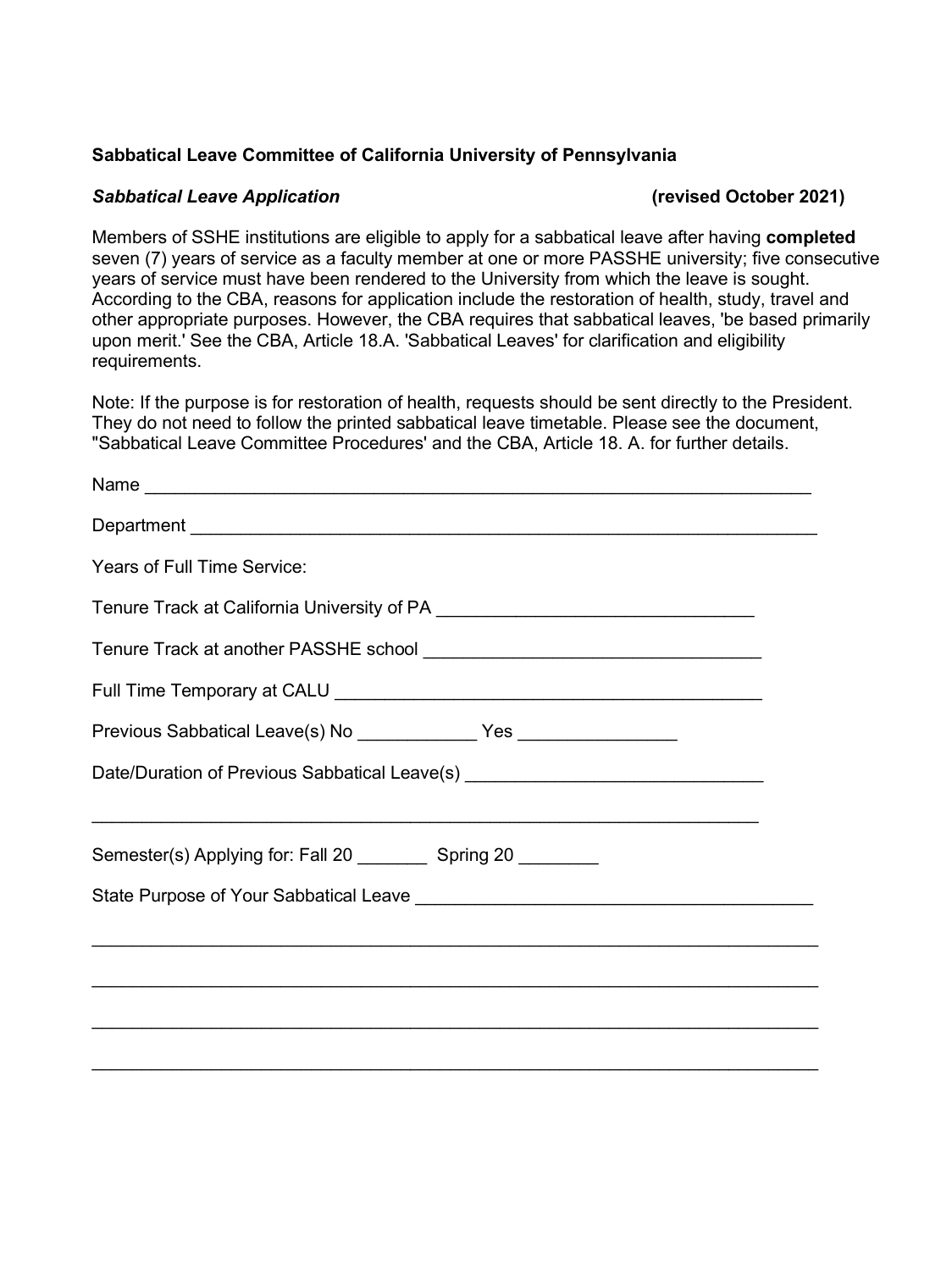Sabbatical Leave Application/Page 2

1. To assist the Sabbatical Leave Committee in evaluating your proposal, please address the following in no more than three (3) pages:

- a) Describe, in detail, proposed activities, agenda, or research problem. If applicable, explain a need for release time beyond the ordinary time available to faculty members.
- b) Describe the preparation or preliminary research that demonstrates you are ready to complete the sabbatical leave project.
- c) Provide a monthly timeline or outline of the work you plan to accomplish over the course of your proposed sabbatical. If applicable, include grant-funded activities.
- d) Explain how your sabbatical activity might benefit any of the following:
	- Cal U students
	- California University of Pennsylvania
	- your professional development
	- your academic discipline
- e) If applying for a full year leave, please provide detailed justification in one additional page.

2. Include a detailed and updated curriculum vitae relevant to the sabbatical (3 pages maximum)

3. Attach any supplementary documents pertaining to the sabbatical leave proposal (e.g. contracts, letters of intent, letters of support, correspondence).

4. Please make sure your proposal is clear and understandable to any SLC member across the disciplines.

5. Applicants proposing sabbatical leave projects which involve human subjects must document approval by California University of Pennsylvania's IRB.

#### **Sabbatical leave applications are due in the D2L shell by Friday, November 12, 2021. Email Keat Murray at [murray@calu.edu](mailto:murray@calu.edu) to be added to the shell.**

Initials: Department Chair

(We encourage but do not require you to have your department chair initial this application. Initials simply indicate that the chair has been informed of your sabbatical leave application.)

I agree to return to employment at California University of PA for a period of not less than one (1) year immediately following the expiration of the sabbatical leave. (CBA)

 $(signed)$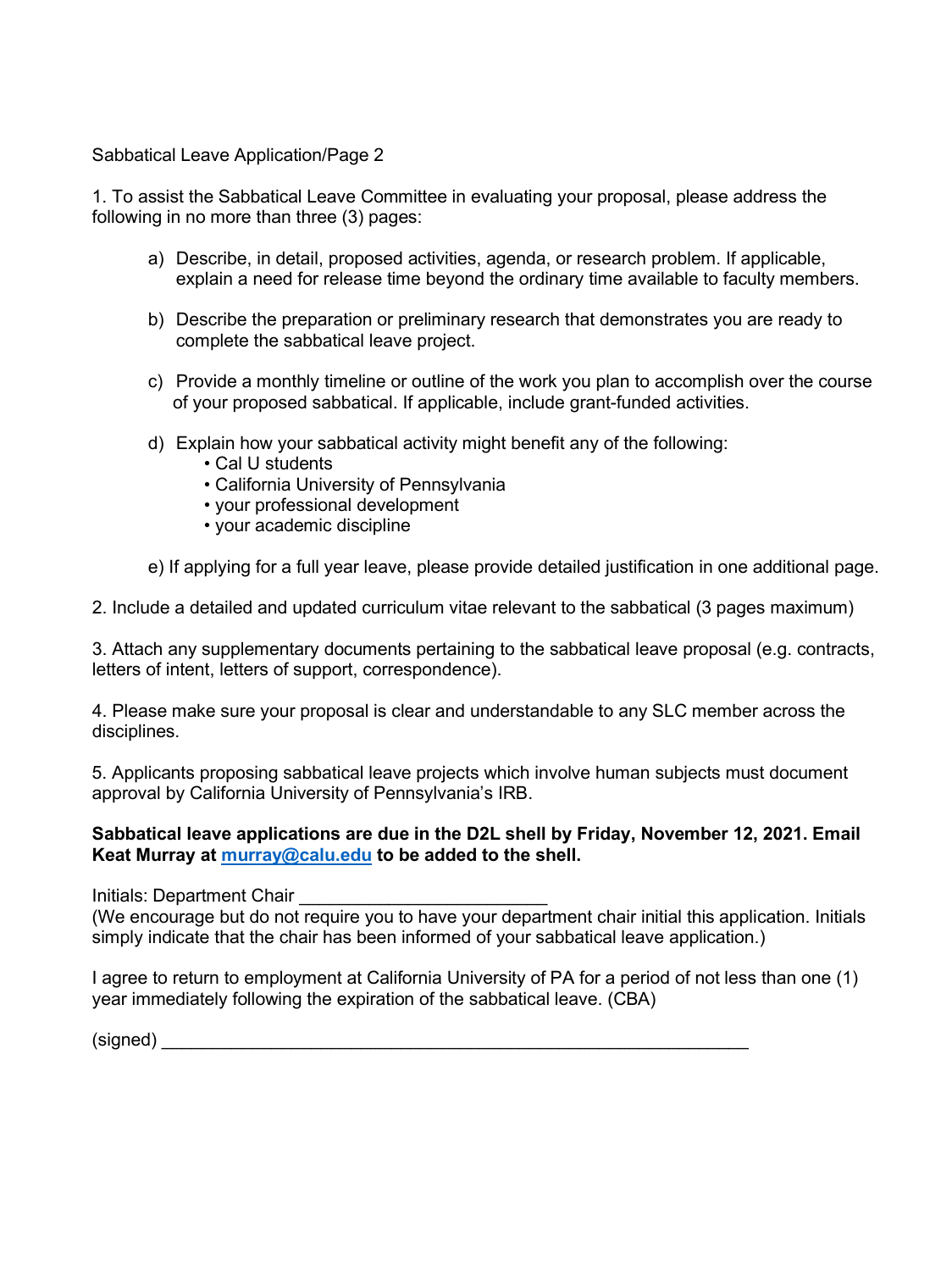# **Sabbatical Leave Committee of California University of Pennsylvania**

## *Application Evaluation Form*

(Your application will be evaluated using this form.)

Name of Applicant: example and a Reviewer:  $\blacksquare$ 

Your application must meet the basic criteria listed below to be considered. Please provide sufficient evidence to allow the committee to make an informed judgment.

- 1. Benefit and value of proposal to the university, students, and/or applicant's professional development
- 2. Sufficiency of candidate readiness to execute the proposed project. Has the candidate offered adequate documentation that plans have been made to ensure completion of the project (e.g. correspondence or contracts between himself/herself and publishers)? Have preliminary studies or investigations been completed?
- 3. Quality of the written document based on the sub-categories below:
	- a) Clarity of the written document (e.g. comprehensibility, precision, cogency and limpidity of the proposal)
	- b) Preparation of the written document (i.e. appearance and mechanics of the proposal, viz. neatness, grammar, professionalism)
	- c) Level of detail in the written document (i.e. degree to which specific details are included in the proposal. If travel is involved, a general itinerary and timetable should be included. However, specific dates and times need not be supplied.)

Does the candidate meet the above criteria? Yes \_\_\_\_\_\_\_\_\_\_\_\_\_\_\_\_\_\_\_\_\_\_\_\_\_ No \_\_\_\_\_\_\_\_\_\_\_\_\_\_\_\_\_\_\_\_\_\_\_\_\_\_\_\_

Rate the value and substance of the proposed sabbatical leave to the students, and/or the University and/or the professional development/academic discipline of the applicant. This category is used to rate the benefit that completion of the proposed sabbatical project would bring to **California University students** (enhanced experiences improved learning materials, etc.) and/or **California University as a whole** (enhanced prestige for the University, improved credentials for the faculty etc.) and/or the **applicant and his/her academic discipline** (research, publications, improved credentials, enhanced experience, academic invigoration, etc.).

Poor Average Excellent

1 2 3 4 5 6 7